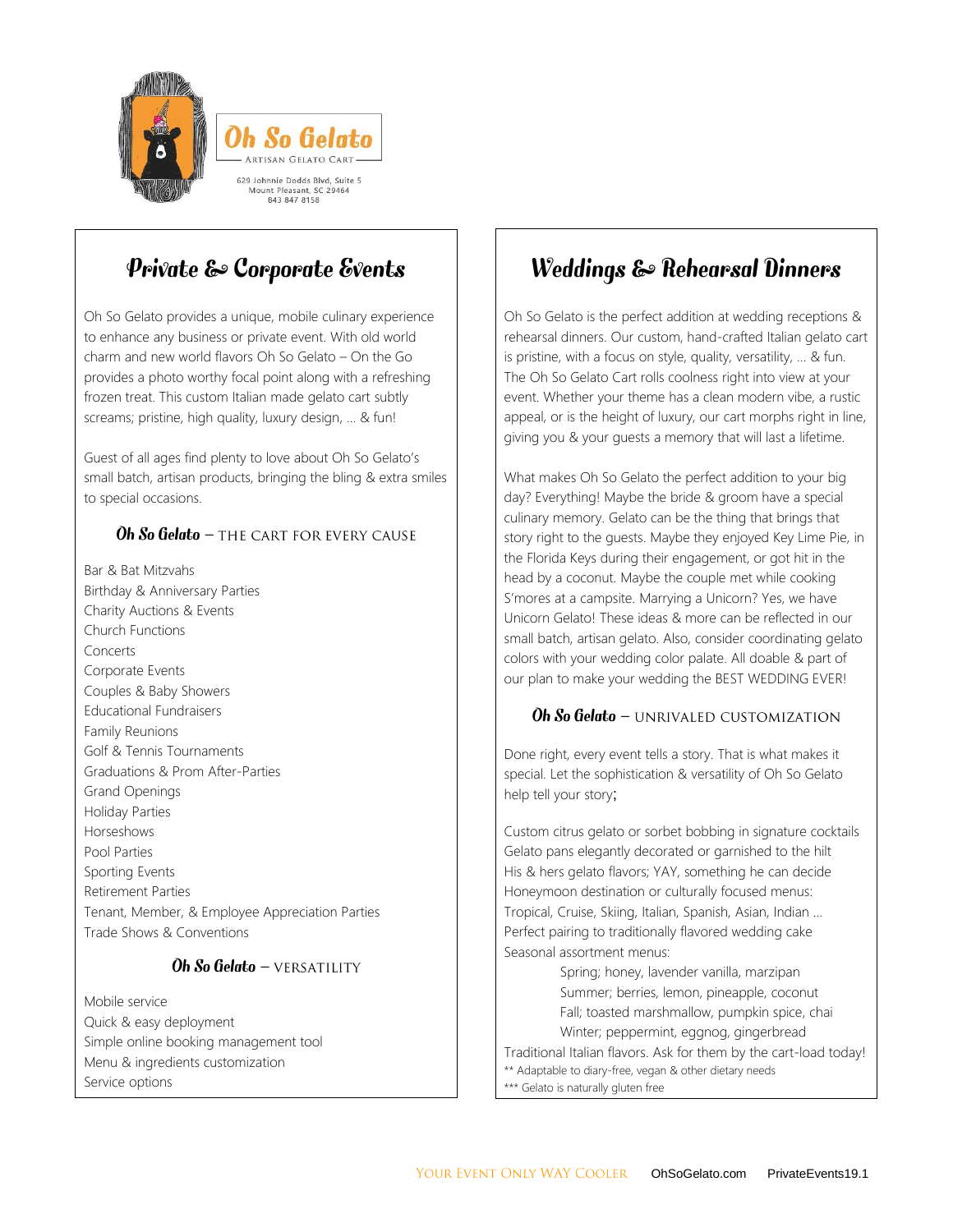

# Private & Corporate Events

# **CART & SERVICE BASE PACKAGES**

\*Authentic Imported Custom Italian Gelato Cart \*Cups and spoons, cones optional \*Travel to your event location, 20 miles maximum \*Free-Flow, or Single Serve gelato/sorbet service \*Reserve event date/time online Smiling, Uniformed Server for 1 hour; \$200 Cart & Service Deposit \$100, saves the date Balance of Cart & Service Fee due 48 hours before event

### GELATO, SORBET - \$75-\$90/PAN FOR 4-9 PANS

\*4 flavors minimum

- \*9 flavors maximum
- \*18 pans maximum reduced price/pan for 10+ pans
- \*Price/pan determined by ingredient costs & garnishes
- \*Service capacity based on guests' serving size
- \*Each gelato pan serves 25-40 people

# OPTIONAL Oh So Gelato GLAM

- \*Floats, Spritzes, Affogato, Espresso
- \*Choose either cups or cones
- \*Custom gelato & sorbet flavors/ingredients
- \*Custom gelato & sorbet colors
- \*Coated Gelato Pops
- \*Mini cones
- \*Flat or heavily garnished gelato pans
- \*Chilled to-go container for leftover product
- \*Additional mileage > 20 miles, \$2/mile
- \*Additional time \$100/hour, by the half hour Service by Jolly Gelato Chef for 1 hour

# Weddings & Rehearsal Dinners

# CART & SERVICE BASE PACKAGES

\*Includes items listed in  $$ Smiling, Uniformed Server for 2 hours; \$400 Cart & Service Deposit \$200, saves the date Cart & Service Balance due 48 hours before event

## GELATO. SORBET - \$75-\$90/PAN FOR 4-9 PANS

\*See items listed in **Private & Corporate Events** Private Sampling Consultation as needed - \$125

# OPTIONAL Oh So Gelato GLAM

\*See items listed in **Private & Corporate Events** Choose types/styles of cups or cones Custom cup toppers & cup garnish available Heart Shaped Gelato Pops Other specialty Shaped Gelato Pops 2 Smiling, Uniformed Servers for 1 hour Service by Jolly Gelato Chef for 2+ hours Custom cart graphics or glass partition graphics– per event Custom cart lighting options - \$50 Custom fabric canopy – per event Cart canopy removed for COM - \$30

### 6 QUICK STEPS ~

- 1. Reserve date by paying Cart & Service Deposit
- 2. Receive email confirmation, then phone consultation
- 3. Private Sampling, if necessary
- 4. Select menu & pay Product Fee Deposit
- 5. Pay Product Fee Balance
- 6. Pay Cart & Service Balance
- 7. Enjoy!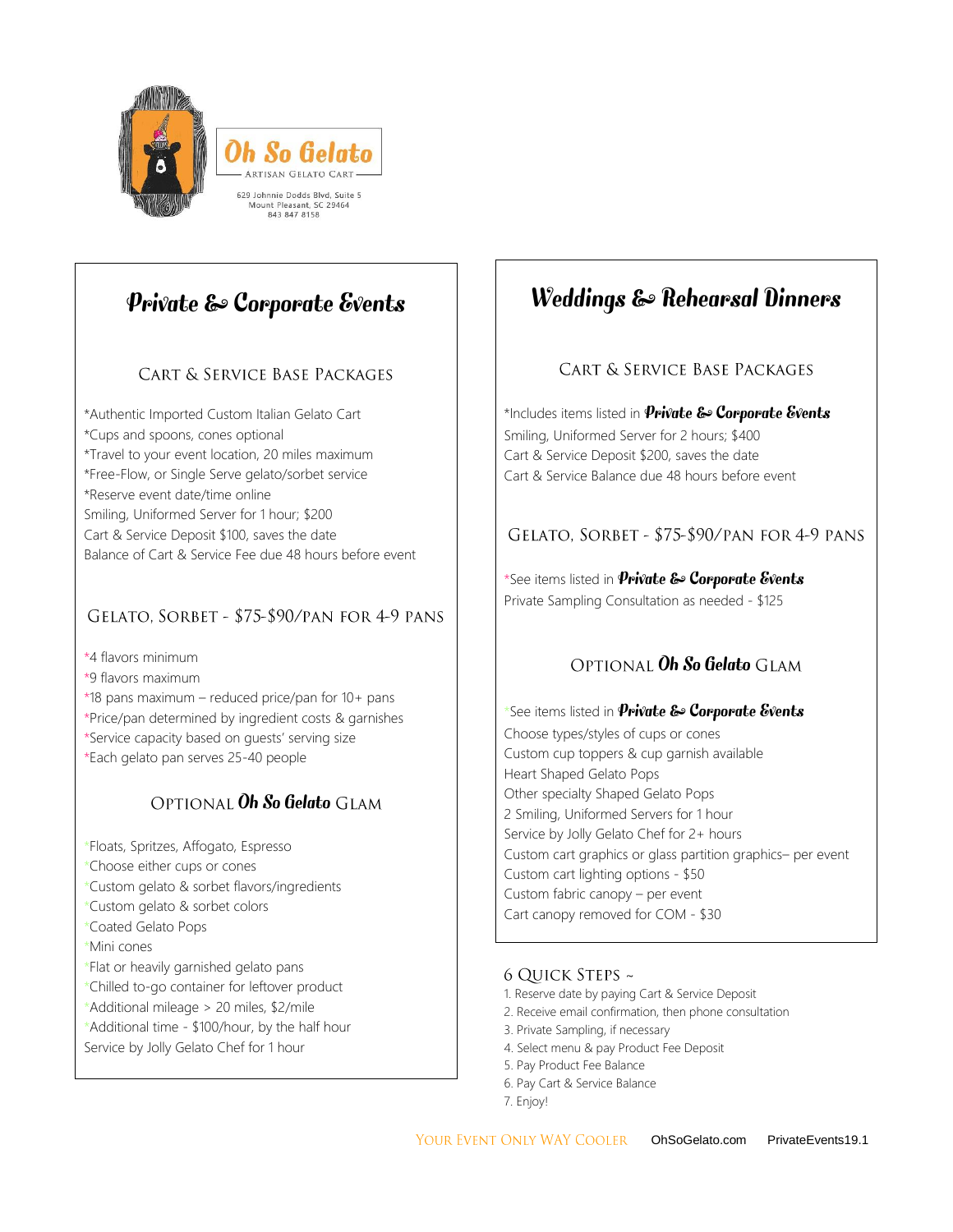

## Please read, sign, & date below to finalize your reservation & to begin gelato menu creation:

#### **PROCESS**

- o Contact Oh So Gelato to determine availability for your event date.
- o Cart & Service Deposit is payable & reserves event date with the Oh So Gelato Cart & Server(s).
- o Cart & Service Deposit amount for Private/Corporate Events is \$100 (\$200 total Cart & Service Fee).
- o Cart & Service Deposit amount for Weddings/Receptions is \$200 minimum.
- o Client must provide time, date, location, & contact information at the time of reservation.
- o Reservations without all pertinent information will not be accepted.
- o An automated email confirmation will be sent.
- o Oh So Gelato's representative will make contact within 24 hours of reserving event date.
- o Details of the event will be discussed & a custom menu of 4-9 gelato & sorbet flavors will be set.
- o If client requires a Private Sampling Consultation, details will be arranged during the initial contact. \$125 fee applies. Full payment for Private Sampling Consultation is due upon scheduling.
- o Menu items must be selected at least 7 days prior to the event.
- o Once the menu is set the Product Fee will be determined. See pricing range.
- $\circ$  50% of the Product Fee will then be charged as a deposit when the menu is set.
- o The balance of the Product Fee is due at least 7 days prior to the event.
- o The balance of the Cart & Service Fee is due at least 48 hours prior to the event.

#### **POLICIES**

- o Pastries, espresso, and iced Italian sodas are available as options.
- o Damage to the cart caused by event host(s), guest(s), or vendor(s) will be the responsibility of the client booking the services of Oh So Gelato.
- o Flash Service available. Allows booking 3 days prior to the event. Limited flavor offerings.
- o 100% deposit of the Cart & Server Fee is nonrefundable for events cancelled within 10 days of the event.
- o Product Fee Deposit is refundable for events cancelled until 14 days prior to the event.
- o Reservation may be rescheduled one time without penalty, with at least 72 hours notice before the event.
- o Servers may take a 10 minute break per hour of service, typically after 30-40 minutes of service.
- o No tape or glue can be used to attach custom decoration to cart.
- o Elastic, fabric ties, Velcro, magnets & string are recommended to attach custom decoration to cart.
- o Cart comes with canopy lighting and case lighting. Additional lighting options are available for rent, see next page for details.

| NAME: | TURE<br>$\cdot$ I $\cap$ <sup>-</sup><br>,IGNA | $-$<br>ЭA<br>-<br>. |
|-------|------------------------------------------------|---------------------|
|-------|------------------------------------------------|---------------------|

# Congratulations, your event is Oh So Official! We look forward to working with you!